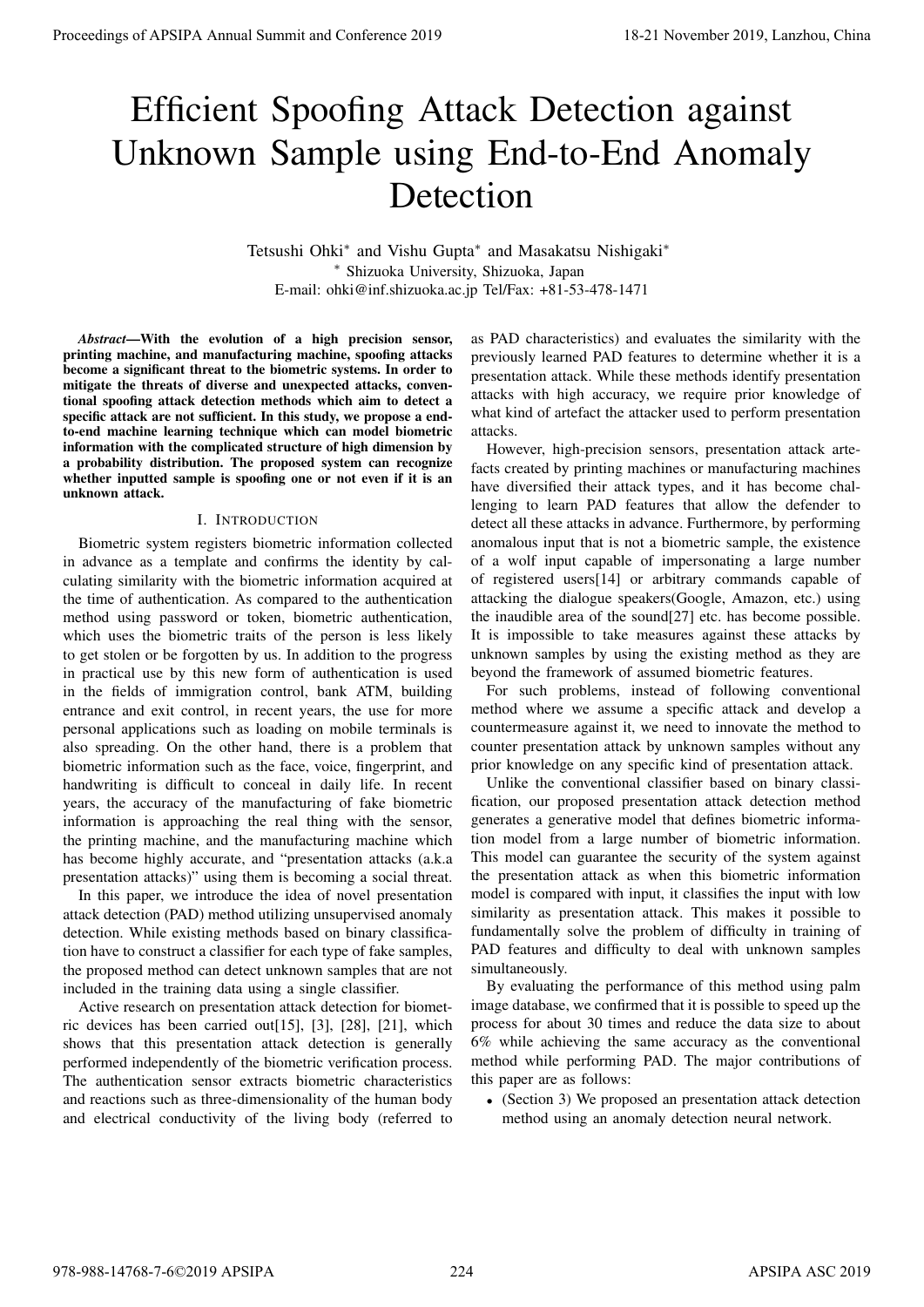*•* (Section 4) We conducted a performance and an utility evaluation of the proposed method using palm images and showed that the proposed method can detect unknown samples with high accuracy and speed.

# II. RELATED WORK

The methods of spoof detection are roughly classified into three major categories. The first category is based on the quality measurement of the image itself. Method for detecting printed material based on two-dimensional Fourier transform [12], method for detecting a living body by modeling the relationship between human retina pattern and light reflection (Lambert reflection) [23], Method using both power spectrum and LBP of an image to utilize texture information and frequency space information [10], etc. are classified into this category. The second category uses the method to distinguish between a spoof attack and a real input by reading various human vital signs. Method to confirm the presence living body where the system requests the user to perform blink at any timing [16], method that incorporates texture information of background area in addition to the blinking of the eyes to perform spoofing detection [17], methods for detecting blinking and mouth movements in a video using dynamic mode decomposition [24], etc. are classified into this category. The final category is a method that focuses on the difference between human and presentation attacks. Many of these presentation attacks are premised on the occurrence of unnatural motions which are different from that of the human body, such as flat motions in printed material. Typically, the determination is performed based on a motion vector detected using optical flow [5]. Also, a method to detect presentation attack by measuring the displacement of timeseries texture information [6] which uses the difference in movement between the full view (face) and the background by optical flow[2] are classified into this category. These existing methods detect presentation attacks by applying features such as LBP and optical flow calculated from the input information by a classifier.

On the other hand, in recent years, methods using CNN have outperformed other methods, particularly in computer vision tasks [11], [22]. From this, there has been many researches that proposed the usage of CNN in presentation attack detection. Method using CNN to perform anomaly detection by considering image quality and motion from video [8], method using LSTM-CNN to calculate anomaly score by integrating multiple video frames [26], method using multitasking CNN integrating depth information and face patch information to detect spoofing [4], etc. are example of some of the researches that has been done using CNN technique.

Here, from the information necessary for training, it can be said that all of the above existing methods are algorithms that perform two-class classification using real and fake sample. Therefore, it is necessary to prepare a large number of real and fake sample for training. In addition to the collection of the real sample for the creation of the fake sample, the production process of the fake sample is added, so it often

takes time and cost to generate a large amount of fake sample as compared with the collection of the real sample only. Since the biometric detection algorithm using anomaly detection discussed in this paper uses only the real sample as a training sample, we do not have to collect and use a fake sample for the process of the training model. There is a method that enables anomaly detection by integrating multiple features, including PAD features obtained from a single real sample to perform similarity examination, but it considers the similarity of the information, i.e., it uses matching score to perform anomaly detection. This method may be considered sufficient to perform anomaly detection, but this process is challenging to apply when it is used for tasks such as registration and identification. In this paper, we propose a method to perform presentation attack detection precisely from a single matching image that can be used for registration and identification tasks by applying CNN-based anomaly detection algorithm.

## *A. Anomaly Detection Neural Network*

Most of the anomaly detection algorithms using neural networks are based on the theory of generative neural networks model such as Generative Adversarial Networks (GAN) and autoencoder. For example, AnoGAN [20] is an anomaly detection algorithm using GAN. It uses DCGAN with generative model *G* which learns the mapping of image space  $x \in \mathcal{X}$ from latent variable  $z \in \mathcal{Z}$  and search for the latent variable *z* corresponding to the normal image *x* under the assumption that there is an instance  $G(z)$  on the generaitve model which can approximate *x*. Thus, the problem of anomaly detection in neural networks using generative models can be reduced to the problem of finding the mapping from input image *x* to latent space  $Z$ . For this problem, in addition to the process of searching on the latent space using error back propagation like AnoGAN, a method with the function  $E(\cdot)$  to learn the mapping not only for  $z$  to  $x$  but also from  $x$  to  $z$  has been proposed in order to make the searching efficient [7]. On the other hand, in all existing methods using GAN, as a part of the network used for training is deleted and is utilized for anomaly value detection such as the training network and the identification network are different which makes it necessary for the network to re-learn the identification network. To solve this problem, an end-to-end type anomaly detection neural network called ALOCC, which is a combination of Denoising Autoencoder [25] and CNN has been proposed [19]. ALOCC learns both the mapping from *x* to *z* and *z* to *x* by using autoencoder, and combines this with *CNN* make it possible to perform anomaly detection using End-To-End network. In this paper, we propose a biometric spoofing detection using ALOCC, and compare it with the existing method which uses anomaly detection algorithms such as AnoGAN and 1-class SVM. Proceeding of APSIPA Annual Summit at China 2019 18-21 November 2019 18-21 November 2019 18-21 November 2019 18-21 November 2019 18-21 November 2019 18-21 November 2019 18-21 November 2019 18-21 November 2019 18-21 Novemb

#### III. UNSUPERVISED PRESENTATION ATTACK DETECTION

In this section, we explain the method for detecting presentation attacks on biometric authentication devices.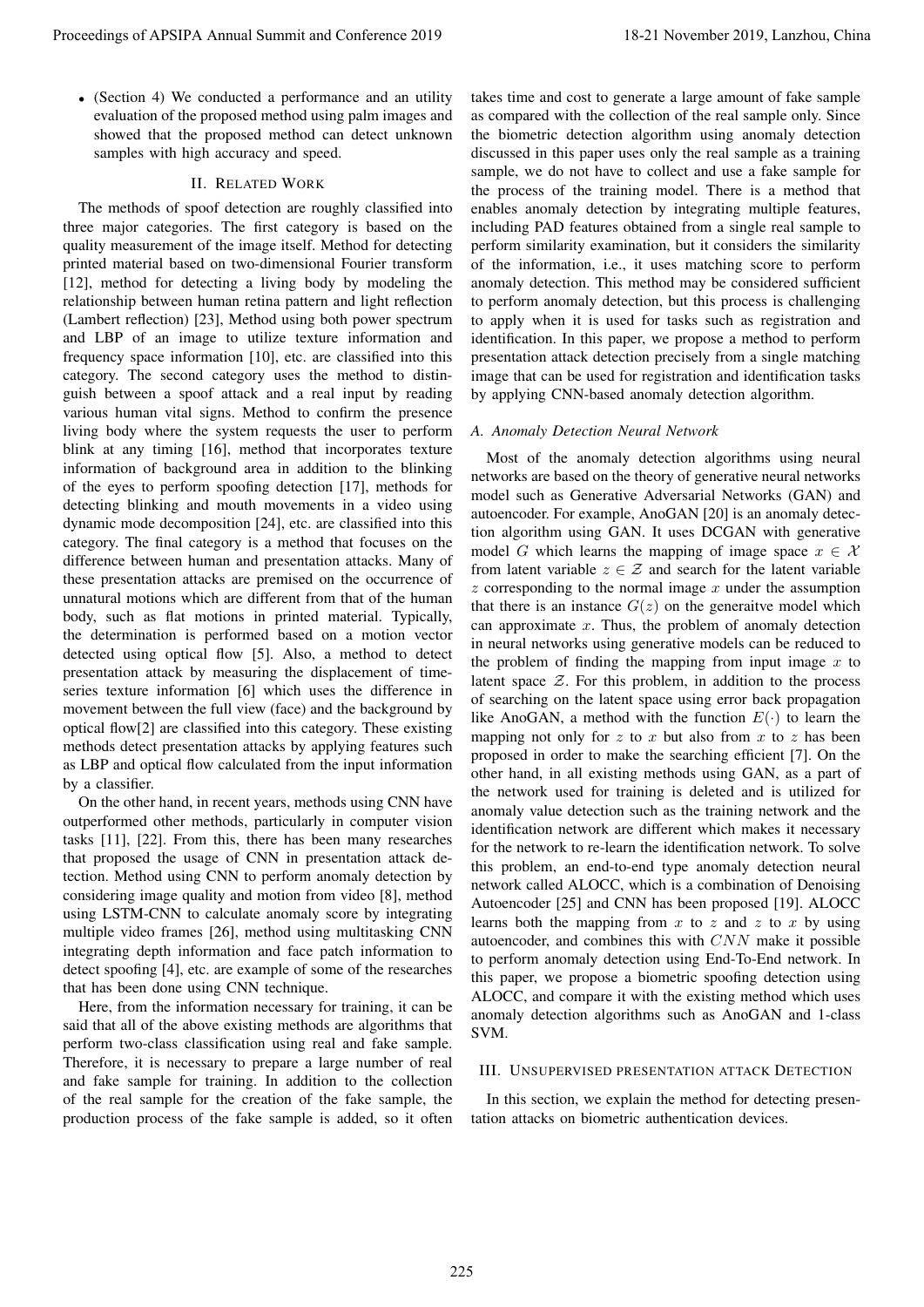

Fig. 1: Architecture of our ALOCC

#### *A. Adversarially Learned One-Class Classifier*

Our anomaly detection based presentation attack detection is based on Adversarially Learned One-Class Classifier for Novelty Detection (ALOCC) proposed in [19].

The network configuration of ALOCC used in this paper is shown in Fig. 1. The Reconstructer module  $R$  in ALOCC is configured by Denoising Autoencoder [25] (known as DAE). DAE is one of the methods used in unsupervised neural network which calculate an image  $\tilde{X} = X + \eta$  from input *X* with adding the noise  $\eta$  to an input image *X* to destroy a part of the image. The network trains a function *R* to restore the image  $X$  from the image with noise  $\tilde{X}$  (Note that we can use Gaussian noise, Salt and Pepper, etc. as noise sources). To improve the discrimination performance of this method, ALOCC input the original image *X* and reconstructed image *X′* to the seconde module, called discriminator *D*. Discriminator  $D$  is assumed that the reconstructor  $R$  is trained by the normal image and the difference between *X′* and *X* for normal images is more smaller than that of anomaly images.

In [19], they used the Denoising Autoencoder with the middle layer as  $5 \times 5 \times 256 \times 512$ . In this paper, we reduced the number of parameters by making it  $5 \times 5 \times 64 \times 128$ . The network  $\mathcal{R} + \mathcal{D}$  which is a combination of  $\mathcal{R}$  and  $\mathcal{D}$  has the same architecture like that of the Generative Adversarial Nets(GAN)[9] proposed by the Goodfellow, and it can also be learned in the same method of Generative Adversarial Network. GAN is an algorithm that aims at generating samples that follow the same distribution as training data through generative adversarial training of the two networks Generator

*G* and Discriminator *D*. *G* learns the function *G* by sampling an arbitrary random vector *z* from the latent space *Z* represented by the distribution  $p_z$  and maps it to the actual data distribution  $p_t$  whereas  $D$  aims to distinguish between training data and generated data produced by *G*. Generator and Discriminator performers advance training by where both the network perform min-max game which is represented by the following equation:

$$
\min_{G} \max_{D} (\mathbb{E}_{X \sim p_t} [\log D(X)] \tag{1}
$$
\n
$$
+ \mathbb{E}_{Z \sim p_z} [\log(1 - D(G(Z)))] )
$$

On the other hand, in ALOCC, instead of mapping the vector on the latent space  $Z$  to the sample on the distribution  $p_t$ , it learns the mapping from the noise added image  $\tilde{X}$  to the normal image using DAE. Assuming that the normal distribution of the noise added to the image is  $N_{\sigma} = \mathcal{N}(0, \sigma^2, I)$  the following formula represents the min-max game in ALOCC:

$$
\min_{\mathcal{R}} \max_{\mathcal{D}} (\mathbb{E}_{X \sim p_t} [\log \mathcal{D}(X)] \tag{2}
$$
\n
$$
+ \mathbb{E}_{\tilde{X} \sim p_t + N_\sigma} [\log(1 - \mathcal{D}(\mathcal{R}(\tilde{X})))]
$$

Also, as for the loss function  $\mathcal{L}_{\mathcal{R}+\mathcal{D}}$  used for training, we use the loss function of the combined network  $\mathcal{R} + \mathcal{D}$ . In addition to this, to effeiciently perform the training for the latent space, we take into consideration the loss  $\mathcal{L}_R$  on the output of *R* during the training process which is as follows:

$$
\mathcal{L}_{\mathcal{R}} = ||X' - X|| \tag{3}
$$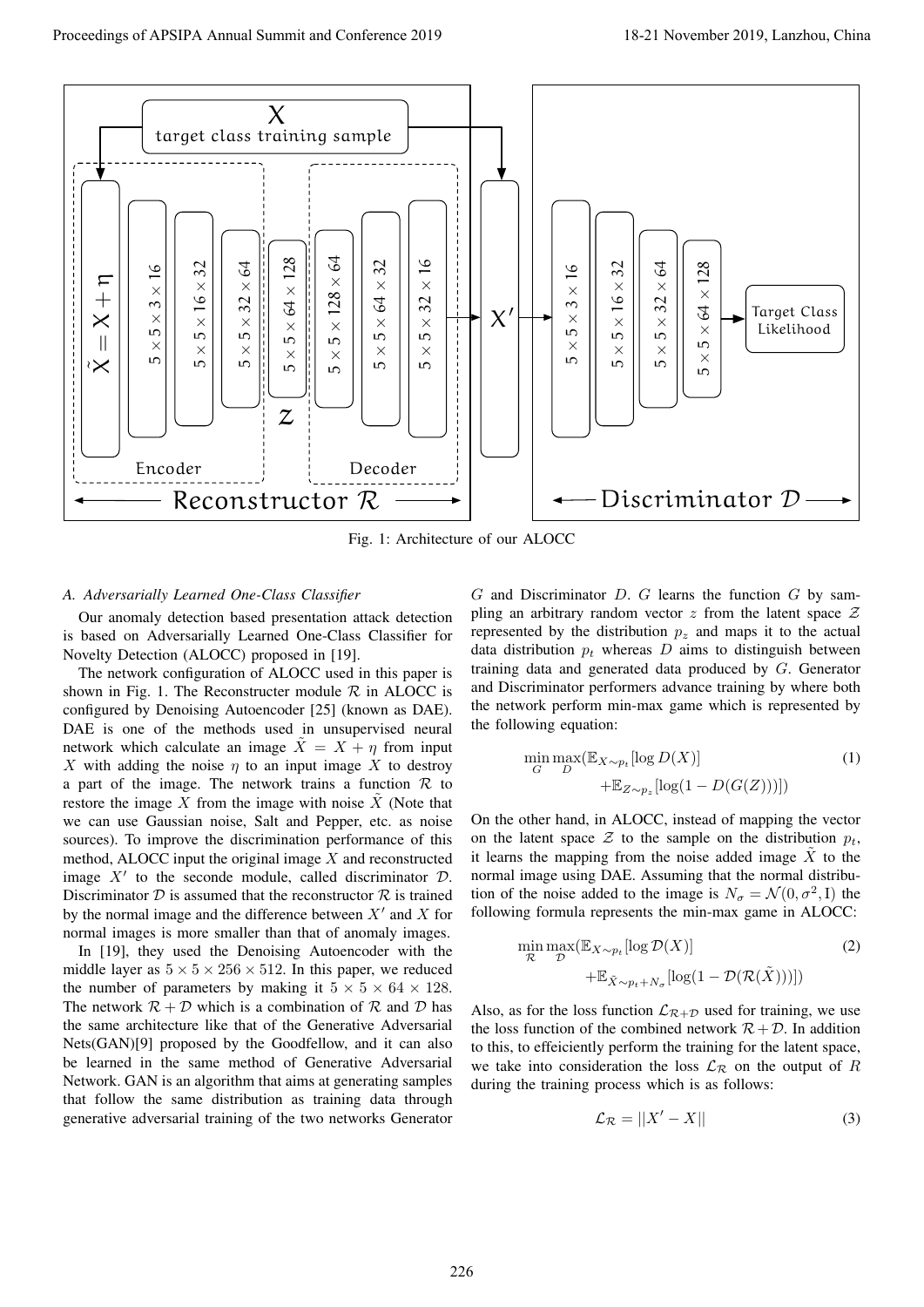Thus, the model is optimized to minimize the final loss function *L* which is a linear combination of  $\mathcal{L}_{R+D}$  and  $\mathcal{L}_R$ which is given as follows:

$$
\mathcal{L} = \mathcal{L}_{\mathcal{R} + \mathcal{D}} + \lambda \mathcal{L}_{\mathcal{R}} \tag{4}
$$

## *B. Pre-Processing*

[19] performs the evaluation experiments related to anomaly detection for major open databases such as MNIST and Caltech256, but in this paper, we conduct an experiment using ALOCC where live palm images do the training, and then we evaluate the performance of anomaly detection with test samples containing fake samples. Since the image resolution differs for MNIST, Caltech256, and palm images, we converted the resolution to  $56 \times 80$  pixels before giving the image as an input. As this paper aims at end-to-end anomaly detection that does not depend on any existing pre-processing algorithm, the network was given those images as an input which was taken with the camera with only its resolution changes. Here, we didnt perform any pre-processing such as extraction of background area or extraction of ROI (Region of Interest) which is widely used in palm print authentication.

## IV. EXPERIMENT

The purpose of the experiment is to evaluate the effectiveness of presentation attack detection by using palm images by the proposed anomaly detection network. Therefore, several evaluation methods such as evaluation of detection probability of presentation attack, evaluation of detection speed compared with existing methods, comparison of model size, etc., have been taken into consideration to show that the proposed method is an effective in terms of performance as well as practical use.

### *A. Database*

Many previous works have used public live/fake dataset such as Replay-Attack Database[3] and Unconstrained Smartphone Spoof Attack (USSA) Database[18]. However, it contains only a specific type of fake photo and video samples making it inadequate in terms of anomaly samples. Therefore, in our experiment, we constructed a custom-made database to make sure that the system is being able to make a clear distinction between live and fake samples even when the system encounters unexpected inputs such as palm with a glove, palm with a vinyl glove, etc. which have no direct relation with the hand. Therefore, in our custom-made database, we prepared a large amount of data to evaluate whether the system will be robust to counter various unknown samples.

The custom-made database used in the experiment consists of 8748 live samples and 6648 fake samples of palm with an image resolution of 1280*×*720 pixels taken directly from approximately 2000 people with ten different types of mobile cameras (LG G5, LG Nexus 5x, LG Nexus 5, Sony Xperia X Performance, Elephone P9000, Sharp Aquos SHV34, Doogee X5max, Huawei GR5 (KII-L22), ASUS zenfone2 (Z00D), ASUS P008). The images are taken in different noncontrolled indoor surrounding conditions such as, inside office



(g) ham (h) synthetic compound

Fig. 2: Examples of samples used for training and testing: (a) is a live sample used for training, and (b) through (h) are various types of fake samples used for testing.

with different background or inside the building with varying conditions of lighting which also includes photo that is made in a dark place with the help of flashlight, etc. with varying postures in order to anticipate all kind of possibilities of the images that will be used as the input for the system. The training set used to train the model comprises of randomly selected 8000 live samples. The test set in total consists of 7396 samples out of which 748 were live palm samples and 6648 were fake palm samples from cases not included in the training set. The training that we are performing in this experiment is uncontrolled without of external interference. Example of true samples and different variety of fake samples that were used while training the system is given as below in Fig. 2. In order to include as many variety of unexpected fake samples as possible to check the accuracy of the system, we included photos such as (b)printed photo, (c)hand wearing synthetic glove, (d)hand wearing cotton glove,(e)printed photo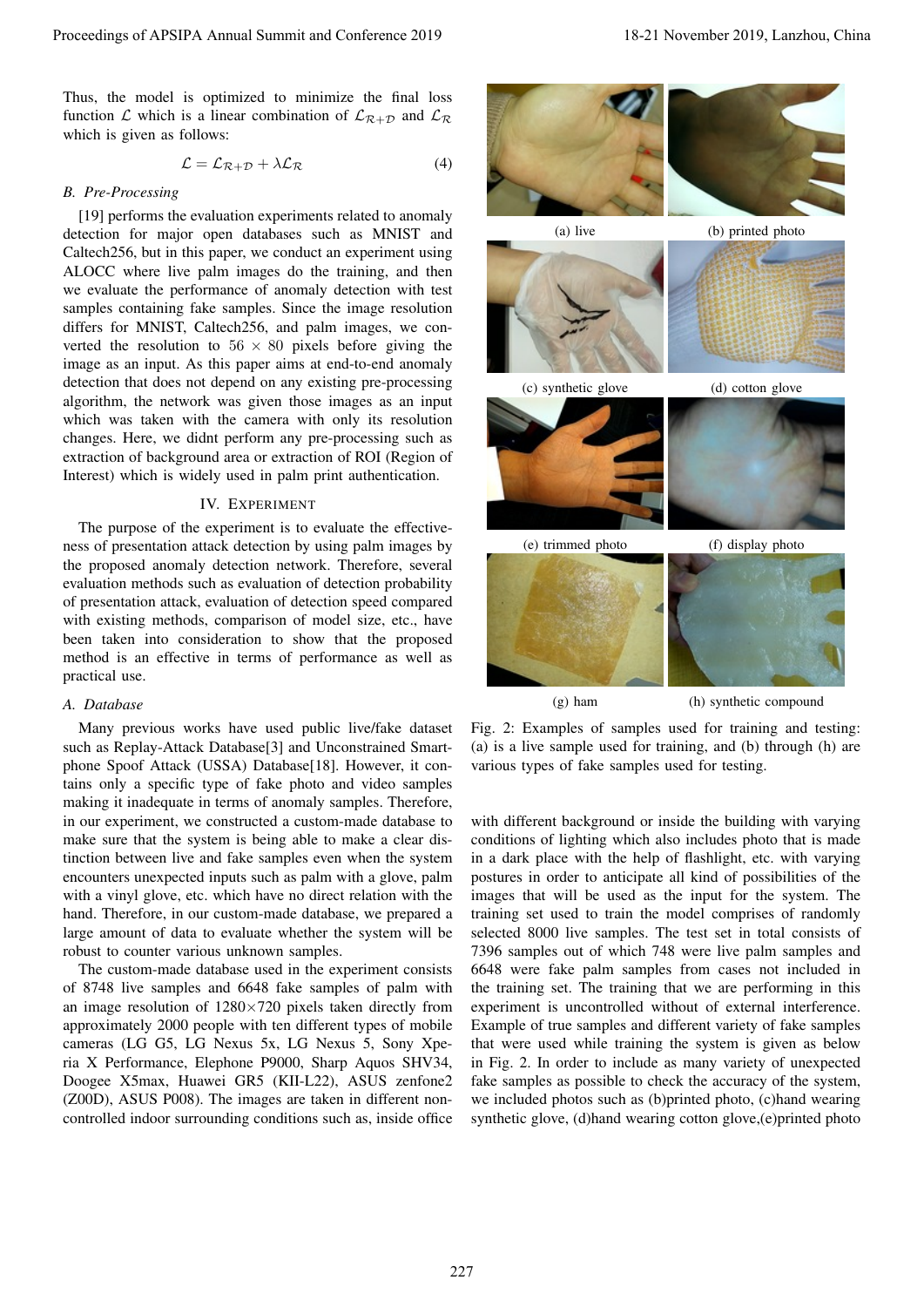that were cut from the border of the hand part in order to resemble hand in 2D, (h)gelatin or (g)ham which may not have direct relation with the hand but can resemble skin and (f)photo that were taken from a digital device such as iPad or webcam.

#### *B. Evaluation Protocol*

The training process in end-to-end anomaly detection network using ALOCC is performed using only live samples to create a model comprised of features from those samples. For this purpose, we selected 8,000 live samples from the palm image database and performed the training of the network. Also, randomly selected 100 fake samples and 100 live samples which are not included in the training samples were used for the testing purpose. The experiment was performed by keeping the loss ratio  $\lambda$  of the loss function  $\mathcal{L}_{\mathcal{R}+\mathcal{D}}$  and  $\mathcal{L}_{\mathcal{R}}$ as 0.2. To show the effectiveness of the proposed method, 1- Class SVM [13] which is a typical anomaly detection method, and another neural network based anomaly detection algorithm which is called AnoGAN[20] was selected as the method of comparison. All of the methods used in this experiment used the same number of training samples and testing samples for the evaluation process. We used histogram of uniform Local binary pattern (LBP) with a radius of 2 pixels and points of 16 as the feature of 1-Class SVM. Also, the RBF kernel was selected as the 1-Class SVM, and evaluation was performed while changing the value of  $\nu$ , which determines the rate of anomaly data in the training data from 0 to 1. In AnoGAN, as mentioned in the results of [20], we set the number of backpropagation steps  $\alpha$  to 100 to search the latent space using input image. In addition, we used residual score as metric for differentiating live samples and anomaly samples. Proceeding of APSIPA Annual Summit and Conference 2019<br>
However 2019 1 and conference 2019 1 and conference 2019 1 and conference 2019 1 and conference 2019 1 and conference 2019 1 and conference 2019 1 and conference 201

In Table I, we show the relation between the input and output for the presentation attack detection system and the general evaluation protocol for data classification such as True Positive, True Negative, False Positive, and False Negative. Also, Area Under Curve (AUC) and Receiver Operation Characteristic Curve (ROC curve) are used as the evaluation protocols for our experiment. In addition to this, we evaluate the result with Half Total Error Rate (HTER), which is often used as a method of evaluation for presentation attack detection algorithm of biometric authentication. The ROC curve has False Positive on the horizontal axis and True Positive on the vertical axis, and the relationship between the two is represented as a curve. The AUC represents the area under the ROC curve and is an index indicating the performance of the classification algorithm. The calculation of HTER is done in a way that the sum of True Negative and False Positive is the smallest, which can be obtained as  $\min(TN + FP)/2$ .

# *C. Evaluation Results*

*1) Evaluation of the Performance for presentation attack Detection:* Figure 3 shows the ROC curve, which is the results of the presentation attack detection performance by 1-Class SVM, AnoGAN, and ALOCC. It can see from Table II that the method using each ALOCC significantly outperforms the

TABLE I: Input-output data and evaluation index in presenation attack detection system(TP:True Positive / TN: True Negative / FP: False Positive / FN: False Negative)



Fig. 3: Experimental results (ROC curve). The dashed diagonal line indicate equal error rates when TP = FP.

method using 1-Class SVM in presentation attack detection performance. Also, as compared to AnoGAN, it has achieved almost the same presentation attack detection performance for AUC and HTER.

*2) Evaluation for Usefulness:* In Table III, we show the execution time per the decision of 1-Class SVM, AnoGAN, and the proposed method. The execution time was measured with Intel(R) Corei7(R) CPU 5930K a 3.50 GHz CPU and NVIDIA(R) GeForce GTX 1080 Ti GPU. In terms of execution time, the 1-Class SVM overwhelmed the others. On the other hand, it is clear that, due to the nature of the method of backpropagation on latent space, AnoGAN takes a very long time per decision. It can be said that the execution time can be speeded up by reducing or stopping the backpropagation midway by reducing the number of backpropagation  $\alpha$ , which is the maximum number of backpropagation, but the number of backpropagation has a trade-off relationship with classification performance. Therefore, practically it is difficult to think about setting the number of backpropagation to a too small value. On the other hand, it is clear that the execution time can be significantly reduced compared with AnoGAN since the proposed method makes use of the Autoencoder, which does not require backpropagation on the latent space. We also compared the number of parameters which indicates the size of the network using a neural network for AnoGAN and the proposed method, as shown in Table IV. It can be seen that for our proposed method, the number of parameters can be reduced to about 6% while maintaining the same presentation attack detection performance as AnoGAN.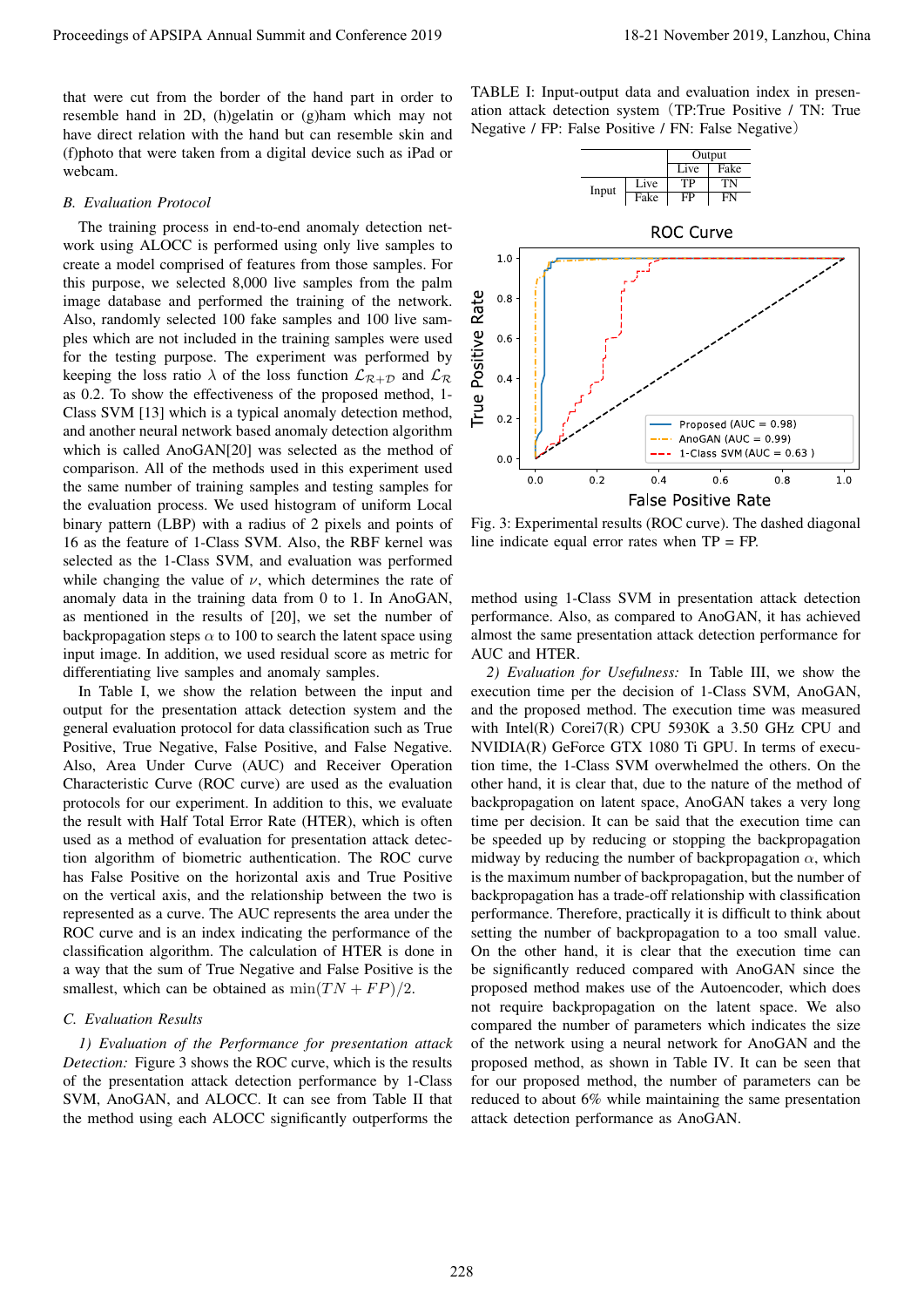TABLE II: Comparison of AUC and HTER

| Method      | AUC  | <b>HTER</b> |
|-------------|------|-------------|
| 1-Class SVM | 0.63 | 0.28        |
| AnoGAN      | 0.97 | 0.03        |
| Proposed    | 0.98 | 0.04        |

TABLE III: Execution time per decision

| Method      | <b>Execution Time</b> |
|-------------|-----------------------|
| 1-Class SVM | $0.2$ msec            |
| AnoGAN      | $4018$ msec           |
| Proposed    | 127 msec              |

# V. DISCUSSION

*A. presentation attack scenario for biometric authentication system*

The block diagram of the biometric authentication system, including presentation attack detection, consists of presentation attack detection subsystem and authentication subsystem as shown in 4(Here, note that presentation attack is termed as presentation attack in [1]). When the authentication subsystem is available, it is possible to reject the input if the registered template and input do not match even when the PAD subsystem is broken, that is, even if presentation attack detection fails. On the other hand, in scenarios such as the registration process and blacklist matching, the authentication subsystem cannot be used because there are no registered templates.

Among the various threats caused by the registration of unauthorized data is the decrease in the reliability of the entire system by registering false information that easily matches with others, or increases of load to the entire system by registering a large number of users who can not exist in the first place. Also, in the blacklist matching, it is clear that the countermeasure becomes more difficult for the attacker because "penetration of the PAD subsystem by fake sample" is the only condition for a successful attack.

Conventional biometric authentication often involves a supervisor in registration and collation processing, and such a problem has not come to the surface, but in recent years opportunities for remote biometric information registration from mobile terminals, etc. must have increased. In the future, it is expected that there will be more situations where it is necessary to take measures against impersonation to the PAD subsystem with such unknown inputs.

### *B. Limitations*

Since ALOCC is an anomaly detection method based on neural networks, it requires a large amount of training data. Also, since it is an end-to-end type network, it learns the generative model and the discrimination model of the system simultaneously, which requires more training data as compared to the conventional anomaly detection neural network. This is a problem for the training process of the system since the cost of collecting biometric information is generally high. To solve this cost related problem, we may use the transfer training method for training the reconstructor and discriminator with existing well-trained biometric models.





Fig. 4: Diagram showing the configuration of biometric authentication system including presentation attack detection (PAD). PAD-only evaluation is called subsystem evaluation, and the whole evaluation including certification is called full system evaluation [1]

## VI. CONCLUSION

We proposed a spoofing (presentation) attack detection algorithm for biometric authentication using an anomaly detection neural network. The performance of the detection algorithm was evaluated using the database consisting palm image, and the effectiveness was evaluated in terms of calculation time and model size. In the future, with the advancement of manufacturing and image processing technology, the threat of spoofing attack may also diversify and become a severe threat to society. The spoofing attack detection method proposed in this research is a method that enables radical measures against biometric spoofing attacks using only live samples, and we hope that this research to be a trigger for the spread of biometric authentication in the future. Proceeding of APSIPA Annual Summit at China 229 1991<br>
TABLE II We conference 2019 18-21 November 2019 18-21 November 2019 18-21 November 2019 18-21 November 2019 18-21 November 2019 18-21 November 2019 18-21 November 2019

#### ACKNOWLEDGEMENT

We want to thank the president of Normy Corporation Eizaburo Iwata and Hiroki Kamanaka for their assistance and advice in conducting this research. Normy Corporation provided the palm image dataset used in this research. A part of this research is funded by JSPS research grant 18K11294 and 18KT0051.

#### **REFERENCES**

- [1] I. J. S. 37. ISO/IEC 30107-3:2017 "Information technology Biometric presentation attack detection – Part 3: Testing and reporting", 2017.
- [2] A. Anjos, M. M. Chakka, and S. Marcel. Motion-based countermeasures to photo attacks in face recognition. *IET biometrics*, 3(3):147– 158, 2013.
- [3] A. Anjos and S. Marcel. Counter-measures to photo attacks in face recognition - A public database and a baseline. In *Biometrics (IJCB), 2011 International Joint Conference on*, pages 1–7. IEEE, 2011.
- [4] Y. Atoum, Y. Liu, A. Jourabloo, and X. Liu. Face anti-spoofing using patch and depth-based CNNs. In *Biometrics (IJCB), 2017 International Joint Conference on*, pages 319–328. IEEE, 2017.
- [5] W. Bao, H. Li, N. Li, and W. Jiang. A liveness detection method for face recognition based on optical flow field. In *Image Analysis and Signal Processing, 2009. IASP 2009. International Conference on*, pages 233– 236. IEEE, 2009.
- [6] T. de Freitas Pereira, A. Anjos, J. M. De Martino, and S. Marcel. LBP-TOP Based Countermeasure against Face Spoofing Attacks. In *Computer Vision-ACCV 2012 Workshops*, pages 121–132. Springer, 2013.